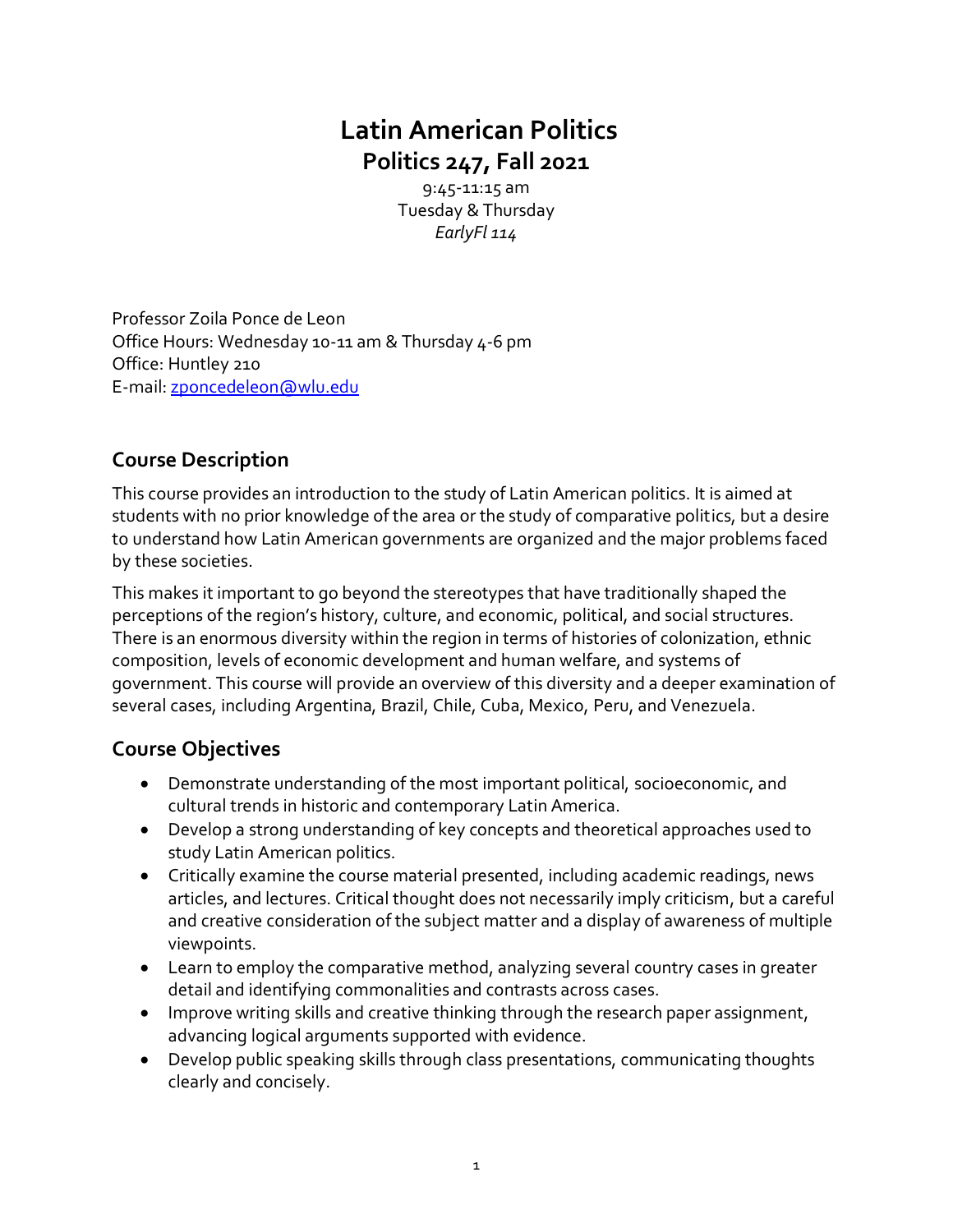## **Course Requirements**

The course will meet twice a week in plenary session. The requirements for the course are first and foremost regular class attendance, reading of the assigned materials, and active participation in class discussions.

**Attendance** is mandatory. Classes missed immediately before and after holidays are particularly noticed. I expect everyone to **arrive on time**. Late arrivals are disruptive and distracting. I appreciate your cooperation.

Please attend office hours or contact me by e-mail if you have questions or concerns. If you have any kind of problem with the course or with life, please **communicate** with me. Let me know if my office hours are not at a convenient time for you and we will set an appointment. Do not let missed classes and assignments get out of hand. I am willing to work with you to help you succeed, but I cannot do so retroactively at the end of the semester.

Students are expected to come to each session **ready for a lively discussion** that will help us all better understand historic and contemporary trends in Latin America.

The following are some guidelines to help you get started:

- *Speak up!* Ask the second you have a question or a comment. It is very possible that others may have the same queries you do.
- *Respect* one another. Differences of opinion are likely and desirable. **Listen** to other students' questions, express your disagreements with respect and value your colleagues' opinions as if they were your own.
- *No cellphones in class.*
- *Stick to pen and paper* to take notes. In exceptional cases, laptops may be employed only for valid educational reasons related to the course. Violations may affect a student's grade and preclude further use of the laptop in class.

#### **Course Evaluation**

| Participation        | 25% |
|----------------------|-----|
| Midterm Exam         | 15% |
| Research Paper       | 30% |
| <b>Final Project</b> | 10% |
| <b>Final Exam</b>    | 20% |

#### **Grade Assessment**

**Re-grading:** I do not discuss grades via email. Please take 24 hours to review the initial feedback. Then, bring to my office a written note explaining the error that you think I have made.

Grades reflect the following assessment of your work in this course:

*A: Excellent performance* (90-100). Exceptional grasp of the material and a deep analytic understanding of the subject.

*B: Good performance* (80-89). Mastering the material, understanding the subject well, and showing some originality of thought and/or considerable effort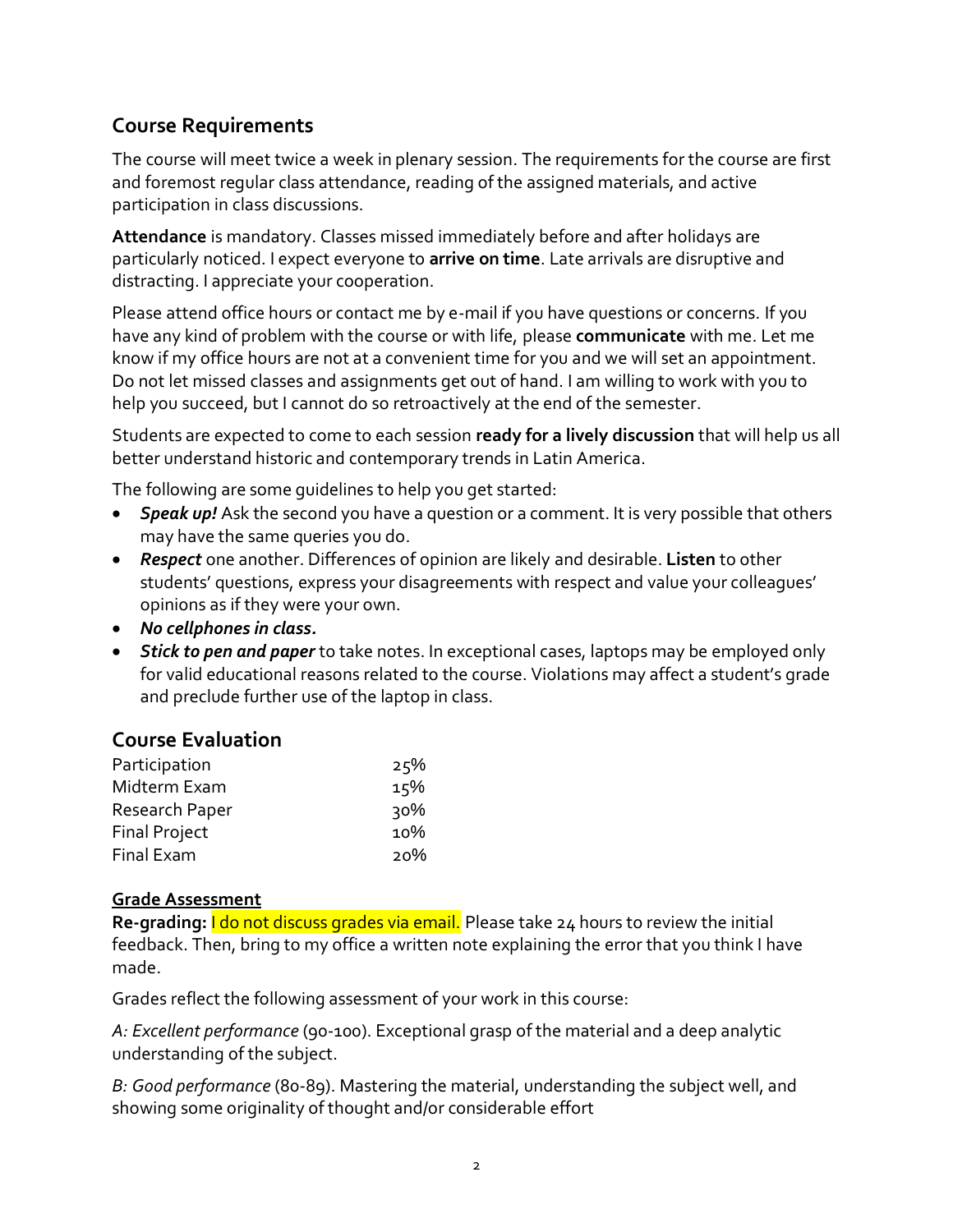*C: Fair performance* (70-79). Acceptable understanding of the material, but not succeeding in translating this understanding into consistently creative or original work.

*D: Poor performance* (60-69). Some understanding of the material but exhibiting significant deficiency in comprehension and/or effort.

*F: Fail* (59 and below). Failing to complete assignments or to comprehend the basics of the material.

Minus grades at each increment are below 63, 73, 83, and 93, and plus grades above 67.9, 77.9, and 87.9. I do not round up .5 grades. In other words, 87.5 is not a B+ and 89.5 is not an A-.

If you have concerns about your grade in the course, please come talk to me as soon as possible about strategies to improve your performance.

#### **Participation**

Participation is key for this course. Forget about the percentage of your overall grade it counts towards, the actual value of participation is much greater than this because it will help you to do better on all the assignments and exams in this course. Class meetings will combine short lectures and group discussion. Students are expected to read the assigned materials prior to each class and **participate actively** during class meetings.

Participation performance is not based on the number of times you speak up during class but on the **quality** of your input. By no means, this should be understood as having to "be right" every time. Any comment or question that contributes to our analysis of course content and discussion is highly regarded. Questions are an excellent way to participate. They show your interest in the course and your ability for critical thought.

To achieve an **A** for participation, your engagement in class discussions must be exceptional, fully contributing to a consistent lively conversation. You must be active in both small group discussions and class-wide discussions and do so on a regular basis.

We will integrate current events. Making a habit of the daily act of reading news from the region can be very helpful.<sup>1</sup> Occasionally, I will send links to short news article to read before class.

### **Exams**

The **midterm** exam will be a self-timed written exam, consisting mainly of short-answer questions. You will have 60 minutes to complete it. No books, notes, or sources may be used. The exam will be posted on Canvas on Thursday, **October 21 st** at 1 pm and due by 9 am on Saturday, **October 23 rd**. Extensions for the exam will only be offered in cases of emergencies and must be arranged at least **a week prior** to the exam date. There will be no exceptions to this policy.

<sup>&</sup>lt;sup>1</sup> I regularly check <u>BBC Latin America</u>. Make sure to follow the Latin America section in your news outlet of preference. If you read Spanish,<https://www.bbc.com/mundo/topics/c7zp57yyz25t>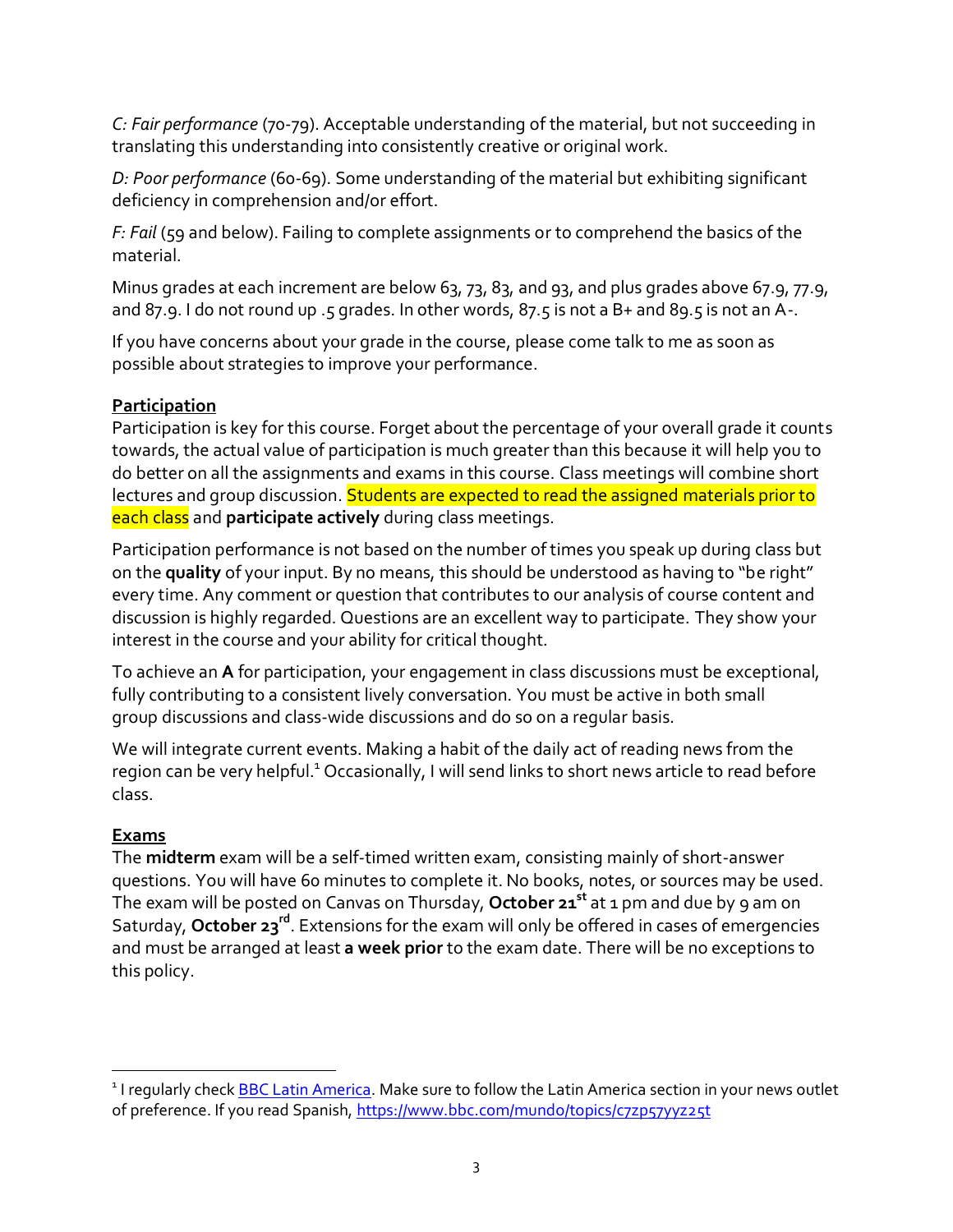The **final** exam will be a self-timed written exam and consist of multiple choice, short-answer, and essay questions. It will take place during finals week (December 11-17) and will be posted on Canvas.

#### **Research Paper**

Each student must write an 8-page research paper due on Friday, **November 19th** via Canvas. The papers must be double-spaced and 12-point font. You will need to consult a minimum of 5 scholarly sources other than the materials presented in class. I encourage you to seek the help of th[e Writing Center](https://www.wlu.edu/writing-program/writing-center) and use th[e Library Research Help Chat.](https://library.wlu.edu/)

The paper will be on a topic of your choice. I will post a list of suggested paper topics and instructions on Canvas. If you have an idea for a topic that would interest you more, **you must clear this topic with me** before you start working on it. You may elaborate a single-country case study, a comparison of two countries, or a comparison of a country at two periods in time. The paper should not be a literature review or summary of the readings.

You will be evaluated based on the clarity of your question, the organization and clarity of your **argument**, the supporting evidence that you provide, and the quality of your writing. I will penalize **late papers** with one letter grade per day late.

An **abstract** (one or two paragraphs stating the research question you will pursue and how you will do it), an **outline** of the paper, and a preliminary bibliography will be due on Friday, **November 5 th** via Canvas.

#### **Final Project**

On Friday, **December 3 rd**, you will upload your final project. Your project must share the findings of your research in an alternative form (i.e., video, cartoon, poem, podcast, etc.).

You will be required to comment (on Canvas) on at least one other project. You should assess your peer's job on their clarity, novelty, and ability to convey their findings. If you fail to provide this feedback by the deadline, your own project grade will drop by one letter grade.

#### **Honor Code**

For all course work, the **Honor System** applies. You need to familiarize yourself with the concept and practice of plagiarism to make sure that you avoid it. From the Catalog: "*Plagiarism describes the use of another's words or ideas without proper acknowledgment. The students of Washington and Lee University have considered plagiarism a violation of the Honor System; therefore, all forms of plagiarism including Internet plagiarism are taken very seriously*."

Ask me if you have any questions. Leyburn Library has helpful advice o[n avoiding plagiarism.](https://libguides.wlu.edu/plagiarism)

#### **Important dates**

| October 21-23  | Midterm Exam             |
|----------------|--------------------------|
| November $5$   | Paper Abstract & Outline |
| November 19    | <b>Final Paper</b>       |
| December 3     | <b>Final Project</b>     |
| December 11-17 | Final Exam               |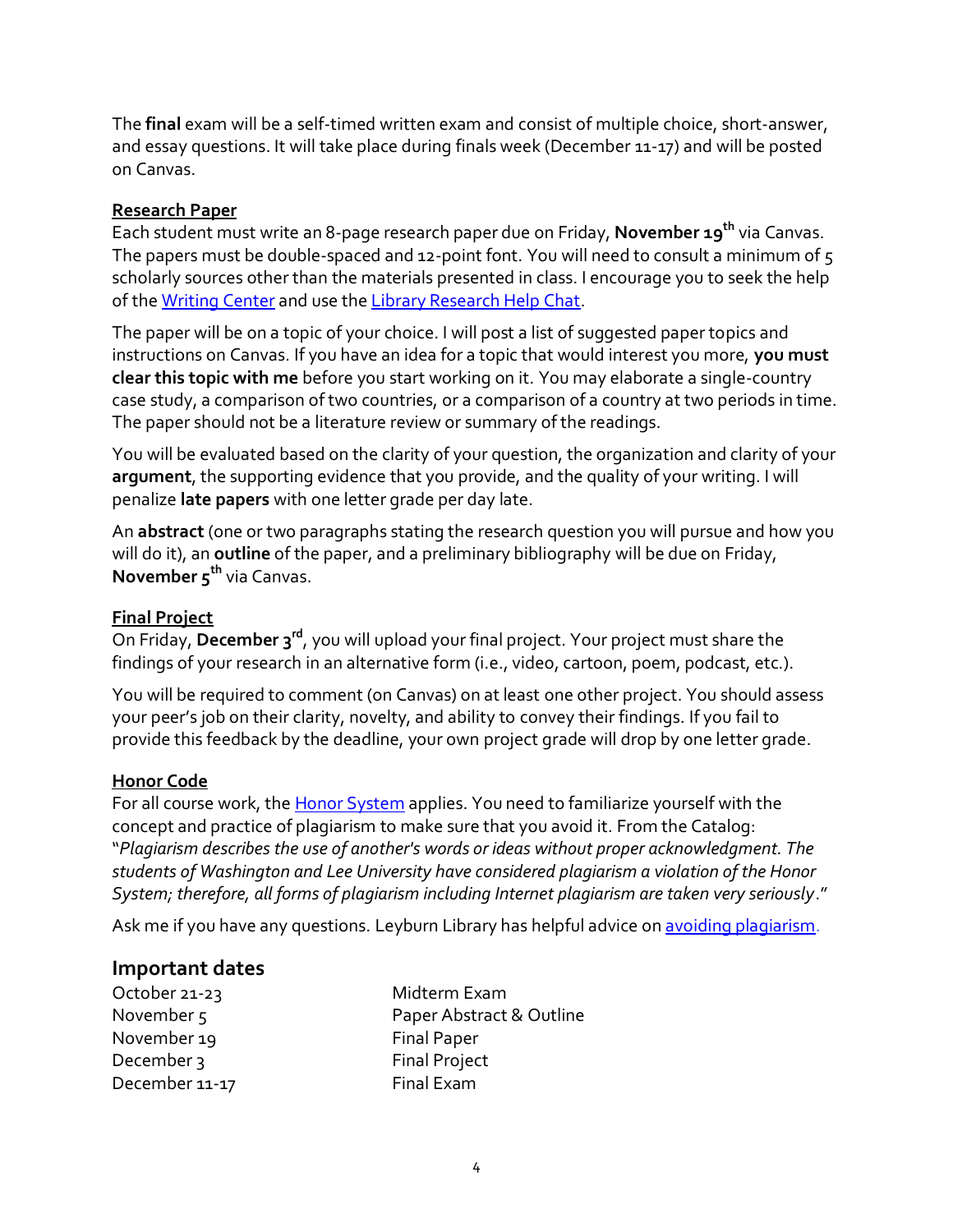### **Disability Accommodations**

Washington and Lee University makes reasonable academic accommodations for qualified students with disabilities. All accommodations must be approved through the Office of the Dean of the College. Students requesting accommodations for this course should present an official accommodation letter within the first two weeks of the term and schedule a meeting outside of class time to discuss accommodations. It is the student's responsibility to present this paperwork in a timely fashion and to follow up about accommodation arrangements.

### **Diversity Statement**

Washington and Lee affirms that diverse perspectives and backgrounds enhance our community. We are committed to the recruitment, enrichment, and retention of students, faculty, and staff who embody many experiences, cultures, points of view, interests, and identities. As engaged citizens in a global and diverse society, we seek to advance a positive learning and working environment for all through open and substantive dialogue. Please read the [Politics Department Statement on Diversity and Inclusion.](https://my.wlu.edu/the-williams-school/departments-and-programs/politics/852020-a-message-from-the-politics-department)

### **[Policy on Prohibited Discrimination](https://my.wlu.edu/general-counsel/code-of-policies/discrimination-harassment-and-retaliation/university-policy-on-prohibited-discrimination-harassment-and-retaliation-other-than-sex)**

The University prohibits and this policy addresses discrimination, including harassment, on the basis of race, color, religion, national or ethnic origin, age, disability, veteran's status, and genetic information in its educational programs and activities and with regard to employment. Additionally, the University prohibits retaliation against any individual who brings a good faith complaint under this policy or is involved in the complaint process. Students, faculty, and staff found to have violated this policy will be disciplined appropriately, up to and including termination from employment or dismissal from the University.

### **[Sexual Discrimination & Misconduct Policy](https://my.wlu.edu/general-counsel/code-of-policies/discrimination-harassment-and-retaliation/sexual-discrimination-and-misconduct-policy)**

W&L prohibits all forms of sexual misconduct-which includes sexual harassment, nonconsensual sexual intercourse, non-consensual sexual contact, sexual exploitation, domestic and dating violence, and stalking-and retaliation. This policy provides guidance to assist those who have experienced or been affected by sexual misconduct, whether as a complainant, a respondent, or a third party. It includes detailed information about what conduct is prohibited, confidential and reporting resources, and resolution procedures.

### **Course Schedule & Materials**

I post all the required readings on Canvas. Please note that I reserve the right to make changes to the course schedule, including assignments due dates and test dates, when unforeseen circumstances occur.

September 9: Course Overview & Introduction to Latin America

September 14: Latin America's Diversity & From Conquest to Independence I

- Vanden, Harry E. and Gary Prevost. 2018. *Politics of Latin America: The Power Game*, Ch1 (1-11).
- Luna, Juan Pablo and Gerardo L. Munck. 2021*. Introduction to Contemporary Latin*  American Politics: The Quest for Democracy and Citizenship Rights, Ch1 (1-19).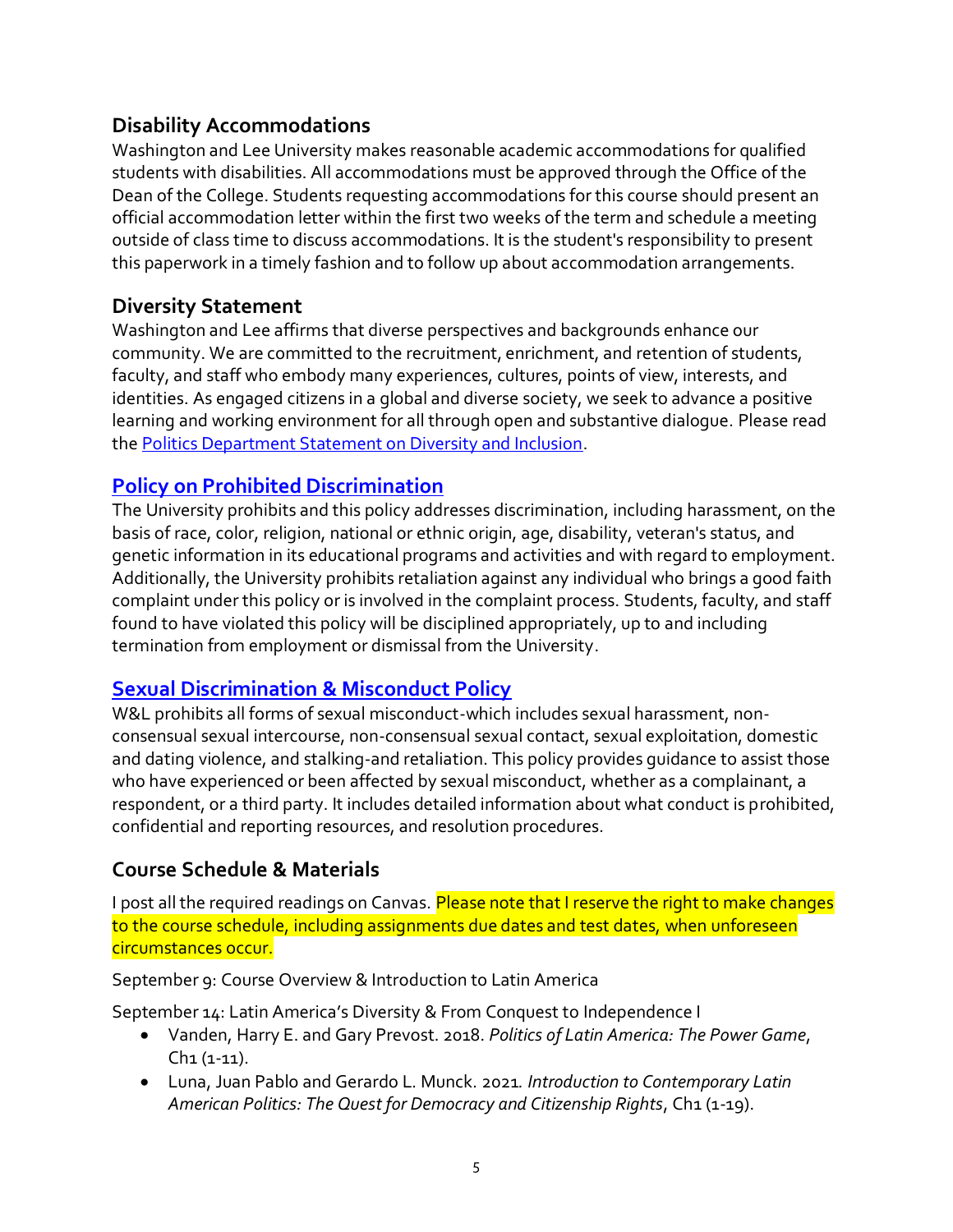September 16: From Conquest to Independence II

- Luna & Munck. 2021*. Introduction to Contemporary Latin American Politics*, Ch1 (20-38).
- Lange, Matthew et al. 2006. "Colonialism and Development: A Comparative Analysis of Spanish and British Colonies." *American Journal of Sociology* 111, No. 5. (1412-35)

September 21: Politics of Development I: Import-export growth, ISI and populism

• Luna & Munck. 2021. Introduction to Contemporary Latin American Politics, Ch3 (1-33) &  $Ch<sub>4</sub>$  (1-28)

*Recommended: Mahon Jr, James E. 1992. "Was Latin America too rich to prosper? Structural and political obstacles to export-led industrial growth." The Journal of Development Studies, 28.2: 241-63.* 

September 23: Politics of Development II: Crisis and the stagnation of ISI, and B-A

• Collier, David. 1979. "Overview of the Bureaucratic-Authoritarian Model," in *The New Authoritarianism in Latin America*. New Jersey: Princeton University Press.

*Recommended: Collier, David. 2001. "Bureaucratic Authoritarianism," in The Oxford Companion to Politics in the World, Second Edition, Joel Krieger, ed. Oxford University Press, 93-95.*

September 28: Neoliberalism & Economic Reform

- Luna & Munck. 2021*. Introduction to Contemporary Latin American Politics*, Ch3 (34-53).
- Weyland, Kurt. 1998. "Swallowing the Bitter Pill: Sources of Popular Support for Neoliberal Reform in Latin America." *Comparative Political Studies*. 31.5: 539-63.

September 30: Consequences of Neoliberalism

- Huber, Evelyne and Fred Solt. 2004. "Success and Failures of Neoliberalism," *Latin American Research Review*. 39.3: 150-64.
- Luna & Munck. 2021*. Introduction to Contemporary Latin American Politics*, Ch4 (40-47)

*Recommended: Hoffman, Kelly and Miguel A. Centeno. 2003. "The Lopsided Continent: Inequality in Latin America," Annual Review of Sociology 29: 363-90.* 

October 5: Democracy in Latin America

- Smith, Peter. 2012. "Cycles of Electoral Democracy" in *Democracy in Latin America: Political Change in Comparative Perspective, Ch1 (19-42).*
- Luna & Munck. 2021. Introduction to Contemporary Latin American Politics, Ch5 (1-21)

*Recommended: Mainwaring, Scott and Frances Hagopian. 2005. "The Third Wave of Democratization in Latin America," in The Third Wave of Democratization in Latin America: Advances and Setbacks. New York, NY: Cambridge University Press.*

October 7: Case Study: Argentina

- Vacs, Aldo C. 2018."Argentina" in *Politics of Latin America*, 345-380.
- CONADEP. 1984. *Nunca Más*: *A Report by Argentina's National Commission on Disappeared People*. Prologue.

*Recommended: Roht Arriaza, Naomi. 2014. "From Amnesty to Accountability: Transitional Justice in South America." World Politics Review (December 23), 1-6.*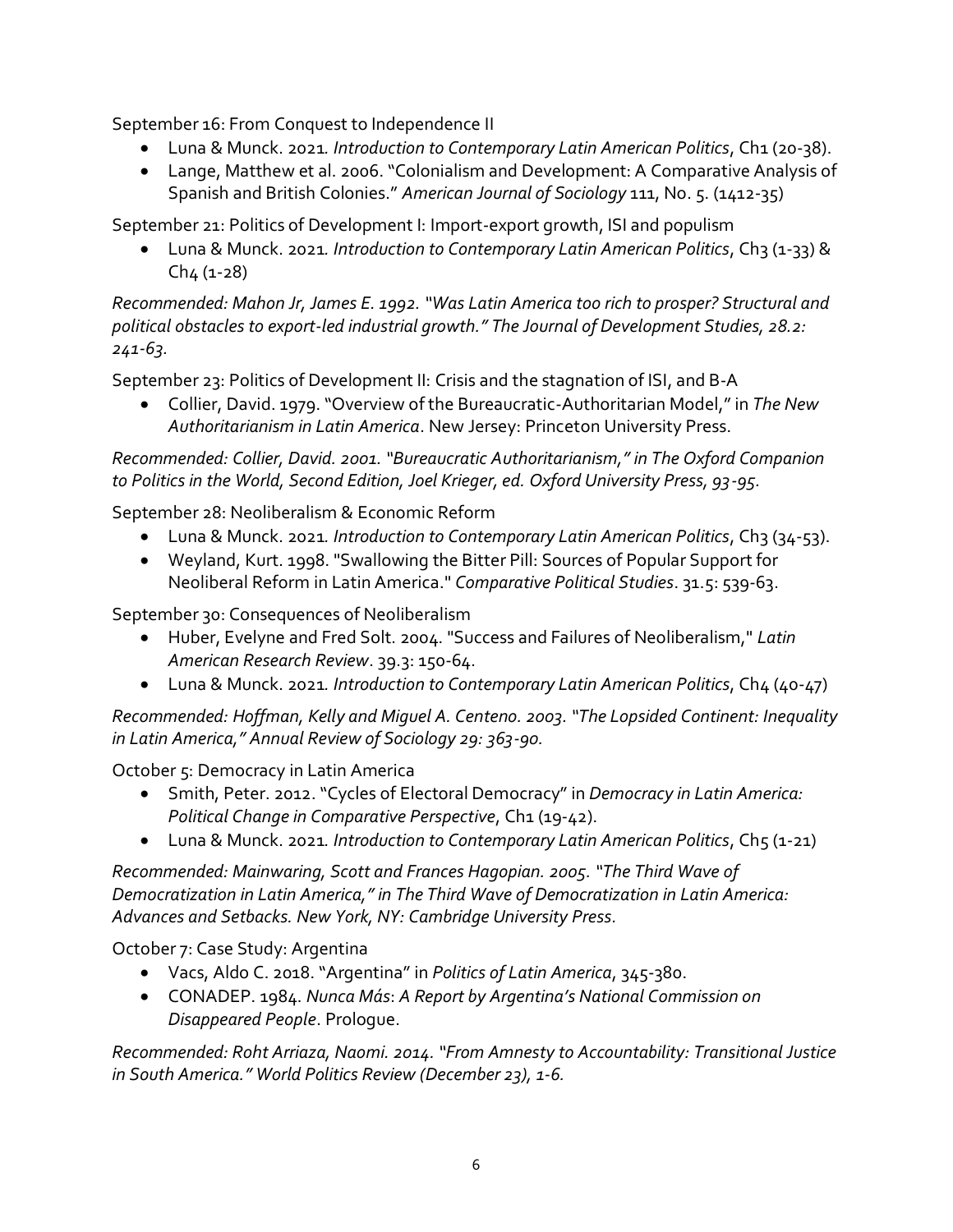October 12 & 19: Case Study: Brazil

- Chaffee, Wilber A. 2018. "Brazil" in *Politics of Latin America*, 385-409.
- Layton, Matthew L., and Amy Erica Smith. 2017. "Is it race, class, or gender? The sources of perceived discrimination in Brazil." *Latin American Politics and Society* 59(1): 52-67.
- Watch: *The Edge of Democracy*, Netflix documentary by Petra Costa.

*Recommended: Da Costa, Alexandre E. 2016. "Confounding anti-racism: Mixture, racial democracy, and post-racial politics in Brazil". Critical sociology, 42(4-5), 495-513.*

October 21: Midterm Review

### **Midterm Exam (Oct 21-23)**

October 26: Transitions to Democracy & Discussion of Paper Assignment

• Smith, Peter. 2012. "Transitions and Continuities" in Democracy in Latin America: Political Change in Comparative Perspective, Ch2 (43-70).

October 28: Case Study: Chile & Contentious Politics

- Silva, Eduardo. 2018. "Chile" in *Politics of Latin America*, 413-434.
- Castiglioni, Rossana. 2020. "Chile's New (Fragile) Social Truce." *Americas Quarterly*, April 8 (1-4).

*Recommended: Kornbluh, Peter. 2003. The Pinochet File: A Declassified Dossier on Atrocity and Accountability. The New Press, Ch1.* 

November 2: Case Study: Mexico

- Hamilton, Nora. 2018. "Mexico" in *Politics of Latin America*, 317-340.
- Langston, Joy. 2017. *Democratization and Authoritarian Party Survival: Mexico's PRI*. New York, NY: Oxford University Press. Ch1.

*Recommended: Flores-Macías, Gustavo. 2013. "Mexico's 2012 Elections: The Return of the PRI." Journal of Democracy, 24.1: 128-141. & Schedler, Andreas. 2000. "Mexico's Victory: The Democratic Revelation." Journal of Democracy, 11.4: 5-19.* 

November 4: Political Institutions I: Presidentialism, Political Parties & Representation

- Mainwaring, Scott and Matthew Shugart. 1997. "Juan Linz, Presidentialism, and Democracy: A Critical Appraisal." *Comparative Politics* 29(4): 449-469.
- Luna, Juan Pablo and Alberto Vergara. 2016. "Latin America's Problems of Success," *Journal of Democracy*, 27(3): 158-65.
- *Political Culture of Democracy in the Americas 2016/17*, LAPOP Report Trust in Political Parties & Partisanship Sections (19-26).

### **November 5: Paper Abstract & Outline Deadline**

November 9: The Swinging Pendulum in Latin America

- Levitsky, Steven and Kenneth M. Roberts, ed. 2011. *The Resurgence of the Latin American Left*, Johns Hopkins University Press, 1-26 and 399-427.
- Applebaum, Anne. 2021. "Democracy Is Surprisingly Easy to Undermine," The Atlantic, [June 17.](https://www.theatlantic.com/ideas/archive/2021/06/trump-fraud-stop-steal-copycats/619226/)